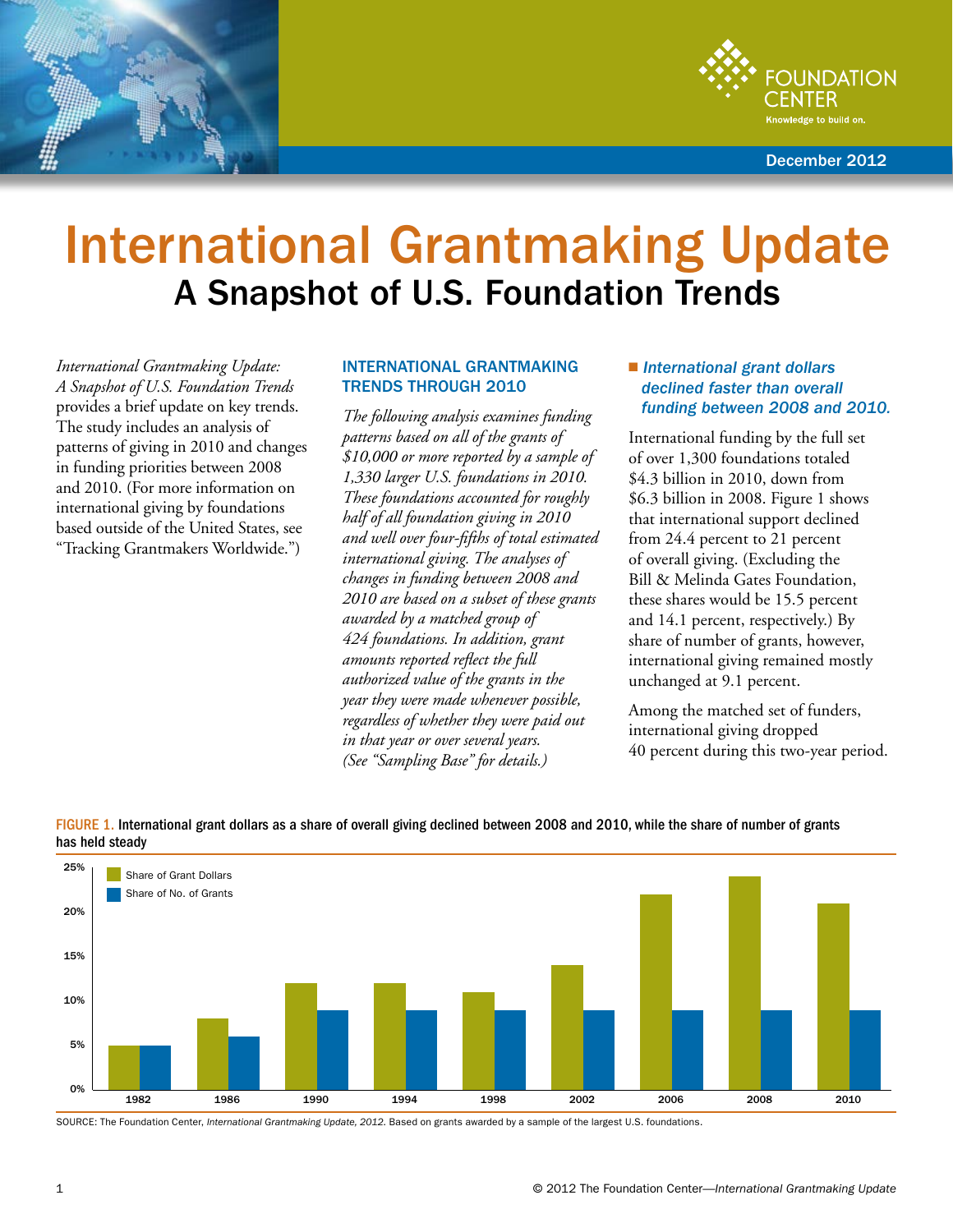



Source: The Foundation Center, *International Grantmaking Update, 2012*. Change in unadjusted grant dollars. Based on all grants of \$10,000 or more awarded by a matched set of 424 grantmakers in 2008 and 2010.

By comparison, overall grantmaking among these funders decreased by 22 percent. A reduction in the number of exceptionally large, often multi-year commitments account for more than half of this reduction. The combined value of exceptionally large grants of \$10 million and more in particular saw a sharp decline in 2010 (55.3 percent), accounting for a significant portion of the fall. Excluding the Bill & Melinda Gates and William and Flora Hewlett foundations, international giving

decreased by 25 percent, while overall grantmaking would have decreased by 15 percent.

### **n** Among independent and  *community foundations, international funding declined faster than overall giving.*

Independent foundations reported the steepest drop in international giving (down 42 percent) among the matched set of funders (Figure 2). Among the

full set of sampled funders, independent foundations accounted for nearly 88 percent of the 2010 international grant dollars awarded and nearly 64 percent of the number of grants.

Corporate foundations represented 7.9 percent of 2010 international grant dollars and 19.7 percent of grants. The Coca-Cola Foundation (NY), which supports programs designed to promote water stewardship, healthy and active lifestyles, community recycling, and education, ranked as the top international funder among corporate foundations in 2010, awarding \$27.9 million. Among the types of foundations included in the analysis, only corporate foundations reported increases in international funding between 2008 and 2010 (up 2 percent). Overall international funding by corporate foundations increased by 9 percent during this period.

Community foundations provided just 2.3 percent of international grant dollars—although they awarded a significantly larger share of grants (13.7 percent). The Silicon Valley Community Foundation (CA) ranked

## Sampling Base

The Foundation Center's circa 2010 grants database includes all grants of \$10,000 or more awarded by 1,330 of the largest U.S. foundations—including at least 800 of the 1,000 largest foundations based on total giving and the 15 largest funders in nearly every state—and reported to the Center between October 2010 and September 2011. Grants were authorized or paid primarily in 2010 or 2009.

The *International Grantmaking Update* also includes a matched set analysis of year-to-year changes in giving by sampled grantmakers. Over time, the sample size has changed, which could distort year-to-year fluctuations in grant dollars and grants targeting specific activities or populations. To account for these potential distortions, changes in giving are analyzed only for a matched set of funders included in both the 2008 and 2010 samples.

### GRANTS PAID VS. GRANTS AWARDED

The *International Grantmaking Update* reports grant information based primarily on the total amount authorized, whether it is paid during a single year or in several installments over a period of years. If the full amount authorized is not available, the amount paid during the year is shown.

The drawback of this measure is that if a foundation pays out a substantial multi-year commitment made at an earlier point in time, it will overstate the commitments being made by that foundation for that given year. Conversely, it does not capture the full extent of payments being made for other years. For example, Hall Family Foundation's grant payments in 2010 totaled under \$29 million, while the foundation awarded just over \$85 million in new grant commitments that year. Thus, depending on what time period is being examined, a foundation's grant commitments may appear to overcount—or undercount its current payments.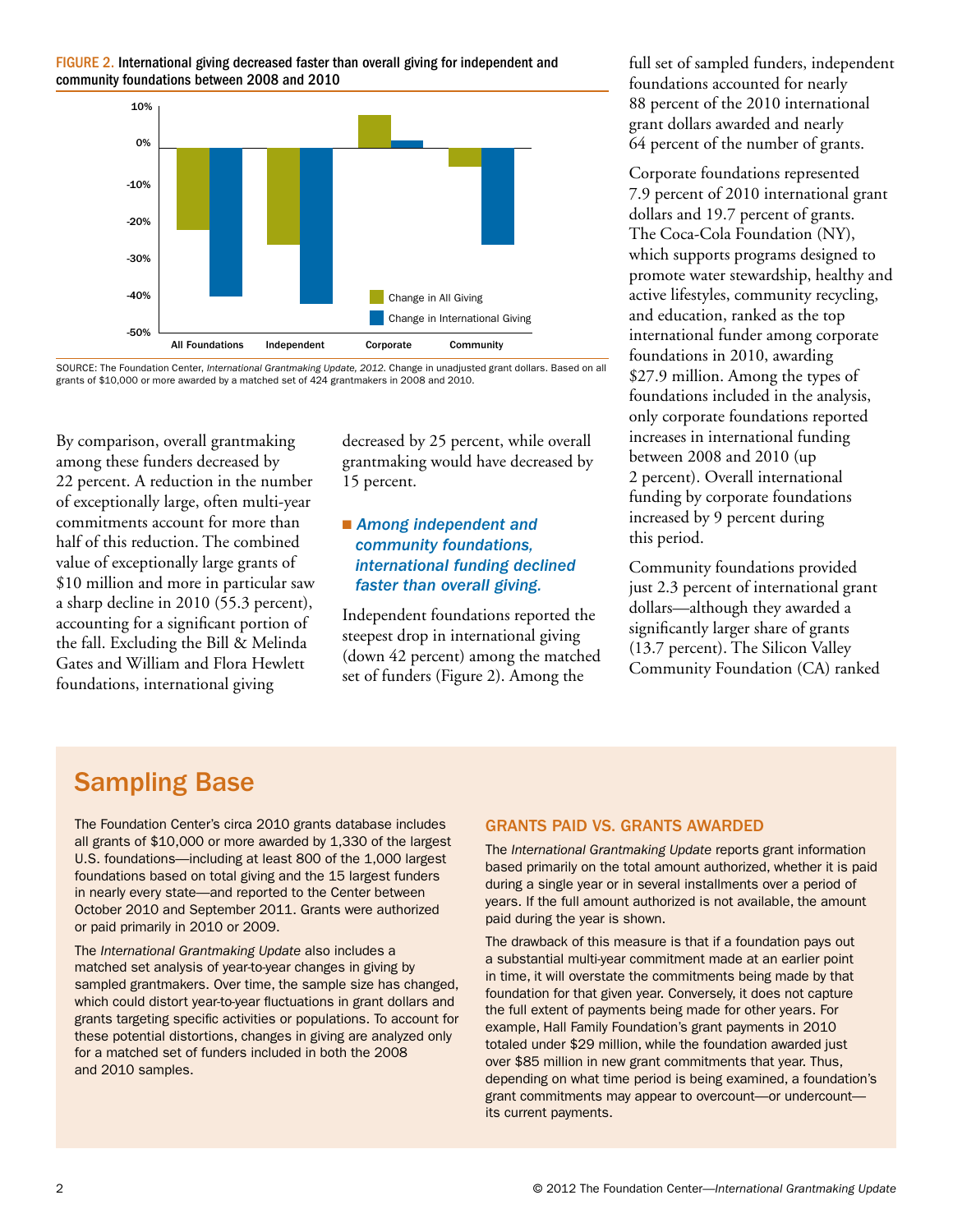as the largest international funder among this group, with giving of just over \$33 million. The foundation facilitates charitable giving by individual and corporate donors in and around Santa Clara Valley and it has solidified its commitment to international grantmaking by launching the Donor Circle for Africa in 2012.

### ■ Gates Foundation accounted  *for roughly two out of five international grant dollars in the sample.*

Since 2002, the Bill & Melinda Gates Foundation has ranked as the nation's largest international funder—and the largest grantmaker overall (Table 1). In the full 2010 sample, the Gates Foundation provided 38.7 percent of international grant dollars. By comparison, the second-ranked Ford Foundation (NY) represented 5 percent of the international total.

Between 2008 and 2010 the Gates Foundation decreased both its overall funding and the proportion of its grant dollars awarded internationally. Compared to the other grantmakers as a whole, the foundation reduced international grantmaking by roughly the same. International grantmaking by the Gates Foundation decreased by 39.9 percent, while the matched set excluding Gates reported a 40.4 percent decrease.

#### TABLE 1. Top 15 Foundations by International Giving, 2010

| <b>Foundation</b>                                | <b>Foundation</b><br>Type <sup>1</sup> | <b>Foundation</b><br><b>State</b> | Amount of<br>Intl. Grants | No. of Intl.<br>Grants |
|--------------------------------------------------|----------------------------------------|-----------------------------------|---------------------------|------------------------|
| 1. Bill & Melinda Gates Foundation               | IN                                     | <b>WA</b>                         | \$1,646,624,977           | 553                    |
| 2. Ford Foundation                               | IN                                     | <b>NY</b>                         | 198,452,178               | 821                    |
| 3. Walton Family Foundation                      | IN                                     | <b>AR</b>                         | 129.977.488               | 19                     |
| 4. William and Flora Hewlett Foundation          | IN                                     | CA                                | 106,189,687               | 155                    |
| 5. Susan Thompson Buffett Foundation             | IN                                     | <b>NE</b>                         | 97,161,526                | 45                     |
| 6. David and Lucile Packard Foundation           | IN                                     | CA                                | 94,265,821                | 174                    |
| 7. John D. and Catherine T. MacArthur Foundation | IN                                     | IL                                | 77,952,559                | 231                    |
| 8. Rockefeller Foundation                        | IN                                     | <b>NY</b>                         | 75,096,381                | 213                    |
| 9. Bloomberg Family Foundation                   | IN                                     | <b>NY</b>                         | 74,451,041                | 8                      |
| 10. Howard G. Buffett Foundation                 | IN                                     | IL                                | 62,832,857                | 69                     |
| 11. Gordon and Betty Moore Foundation            | IN                                     | CA                                | 46,225,737                | 91                     |
| 12. Andrew W. Mellon Foundation                  | IN                                     | <b>NY</b>                         | 41,519,186                | 129                    |
| 13. McKnight Foundation                          | IN                                     | <b>MN</b>                         | 40,993,000                | 100                    |
| 14. Carnegie Corporation of New York             | IN                                     | <b>NY</b>                         | 39,958,100                | 93                     |
| 15. Silicon Valley Community Foundation          | <b>CM</b>                              | <b>CA</b>                         | 33.245.421                | 406                    |

Source: The Foundation Center, *International Grantmaking Update, 2012*. Based on a sample of grants of \$10,000 or more from 1,330 larger foundations.

1IN=Independent Foundation; CM=Community Foundation.

### ■ More than half of sampled  *foundations provided international support.*

In the full 2010 sample, 60 percent of funders (799 out of 1,330) awarded at least one international grant. This share was up slightly from the 57 percent share (848 out of 1,490) tracked in 2008. Newer foundations—those established since 1995 (a year after the Gates Foundation was created)—have

helped to raise the level of international giving. In 2010, these 192 younger foundations accounted for 14 percent of total international giving. Of these newer funders, 69 gave at least \$1 million for international programs. The largest new funder was the Bloomberg Family Foundation, formed in 2006, which focuses on public health and medical research. Other examples of relatively new funders include DC-based New Mighty Foundation

### International Funding by Public Charities

The grants set used for this analysis of international giving trends includes only private and community foundations. However, the Foundation Center also collects information on grantmaking public charities, sometimes referred to as "public foundations." The Center's grantmaker database currently includes 13,110 public charities, of which 1,371 (10.5 percent) fund internationally. These grantmakers support a wide range of causes. Several of the largest funders by total giving reported, such as Global Health Solutions, Food for the Poor, AmeriCares, and World Vision, provide healthcare

and/or emergency relief. Other areas of support include the environment (e.g., ClimateWorks Foundations); children (e.g., Compassion International, Plan International); education (e.g., Brother's Brother Foundation); and specific countries or areas of the world (e.g., United Israel Appeal, American Nicaraguan Foundation). In addition to distributing funds raised from the broad public, grantmaking public charities frequently function as regranting agencies through which private foundations can channel their cross-border giving.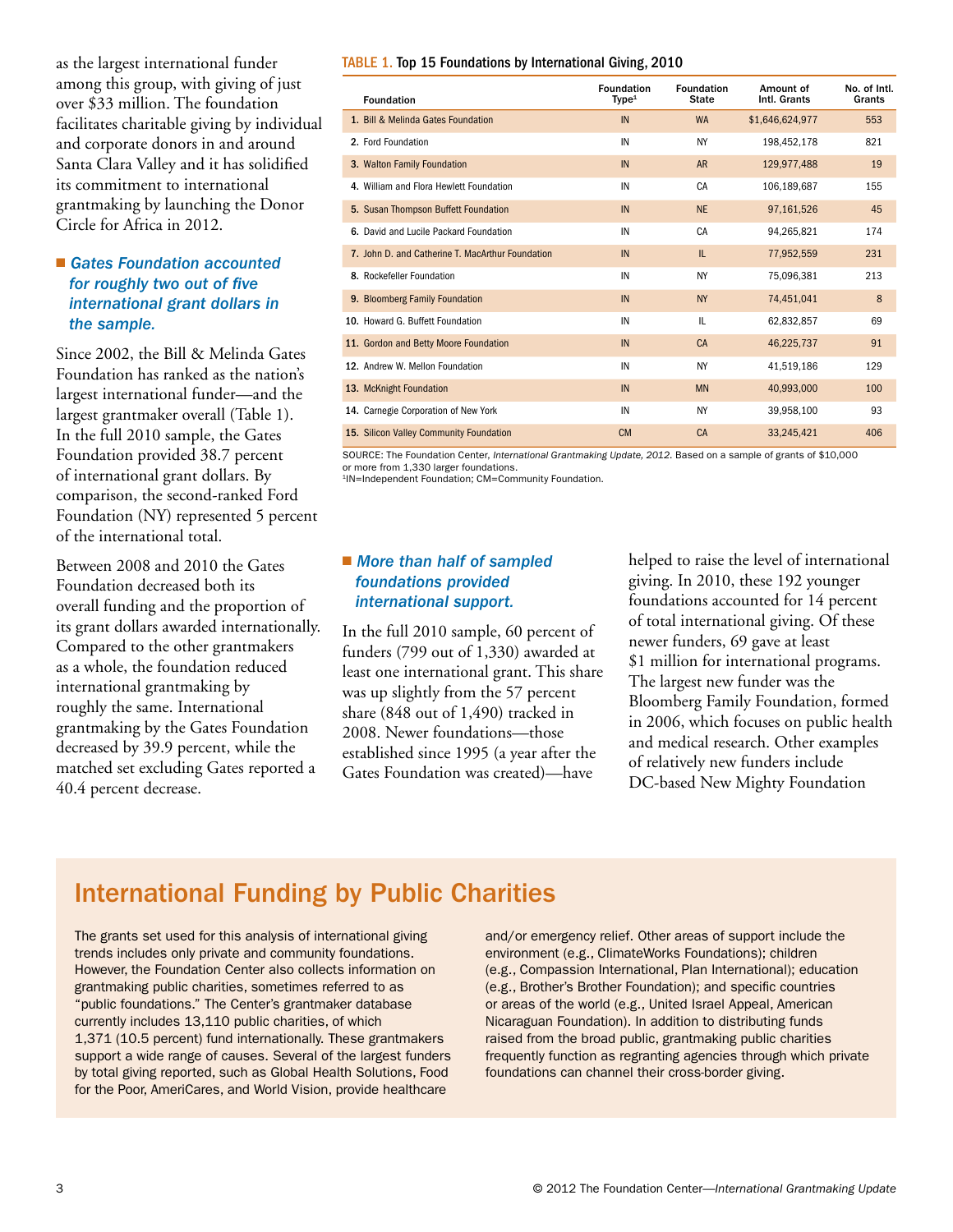(2007), which focuses on education; and the Sea Change Foundation (2006), which supports giving to address the serious threats posed by global warming.

### ■ Overseas funding accounted for  *a smaller share of international grant dollars.*

The country's foundations have historically provided a larger share of their international giving to U.S.-based programs, reflecting a tendency among newer international funders to rely more heavily on U.S.-based agencies, as well as the more difficult environment for funding overseas—especially post-9/11. Overseas giving in 2010 represented 32 percent of international grants and 36 percent of international grant dollars.

Both cross-border grants and grants to U.S.-based international programs saw declines between 2008 and 2010, 33 percent and 44 percent respectively (Figure 3).

### ■ Overseas giving primarily  *benefited global programs, Asia, and Africa.*

About one-third of international grantmakers in the 2010 sample made grants to overseas recipients. This group included both large funders, such as the Rockefeller (NY) and William and Flora Hewlett (CA) foundations, and smaller funders, such as the Cyrus Tang Foundation (NV) and Naomi and Nehemiah Cohen Foundation (MD).

Of the more than \$1.5 billion in crossborder giving reported in 2010, global programs coordinated by Western European organizations—e.g., the Switzerland-based World Health Organization—ranked first with almost 33 percent of these dollars (Figure 4). An additional 9.7 percent supported the work of Western European organizations in specific regions of the world outside of Western Europe. Among grant dollars going directly to the regions of benefit, Sub-Saharan Africa (16.5 percent) and Asia and the Pacific (16.4 percent) accounted for the largest shares.

FIGURE 3. In grant dollars, both U.S.-based and cross-border international giving decreased substantially between 2008 and 2010.



Source: The Foundation Center, *International Grantmaking Update, 2012*. Based on all grants of \$10,000 or more awarded by a matched set of 424 grantmakers in 2008 and 2010.

### FIGURE 4. Global Programs, Africa, and Asia, received the largest shares of cross-border giving in 2010



Source: The Foundation Center, *International Grantmaking Update, 2012*. Based on all grants of \$10,000 or more awarded by a sample of 1,330 foundations in 2010. Grants to overseas recipients may be for programs conducted in other countries or regions. 1

The majority of grants awarded to Western Europe were for activities in the regions of Sub-Saharan Africa, Asia and the Pacific, and Latin America.

Compared to 2008, the shares of international grants from sampled foundations to Sub-Saharan Africa and global programs managed by Western Europe-based organizations increased. In contrast, shares declined for Asia and the Pacific, Canada, and Eastern Europe.

### ■ Health Captured the Largest  *Share of International Support.*

Consistent with international funding priorities tracked since 2001, health benefited from by far the largest share of 2010 grant dollars awarded by sampled foundations. Close to 41 percent of international support funded health primarily medical research and public health—and this share was up from close to 39 percent in 2008 (Figure 5).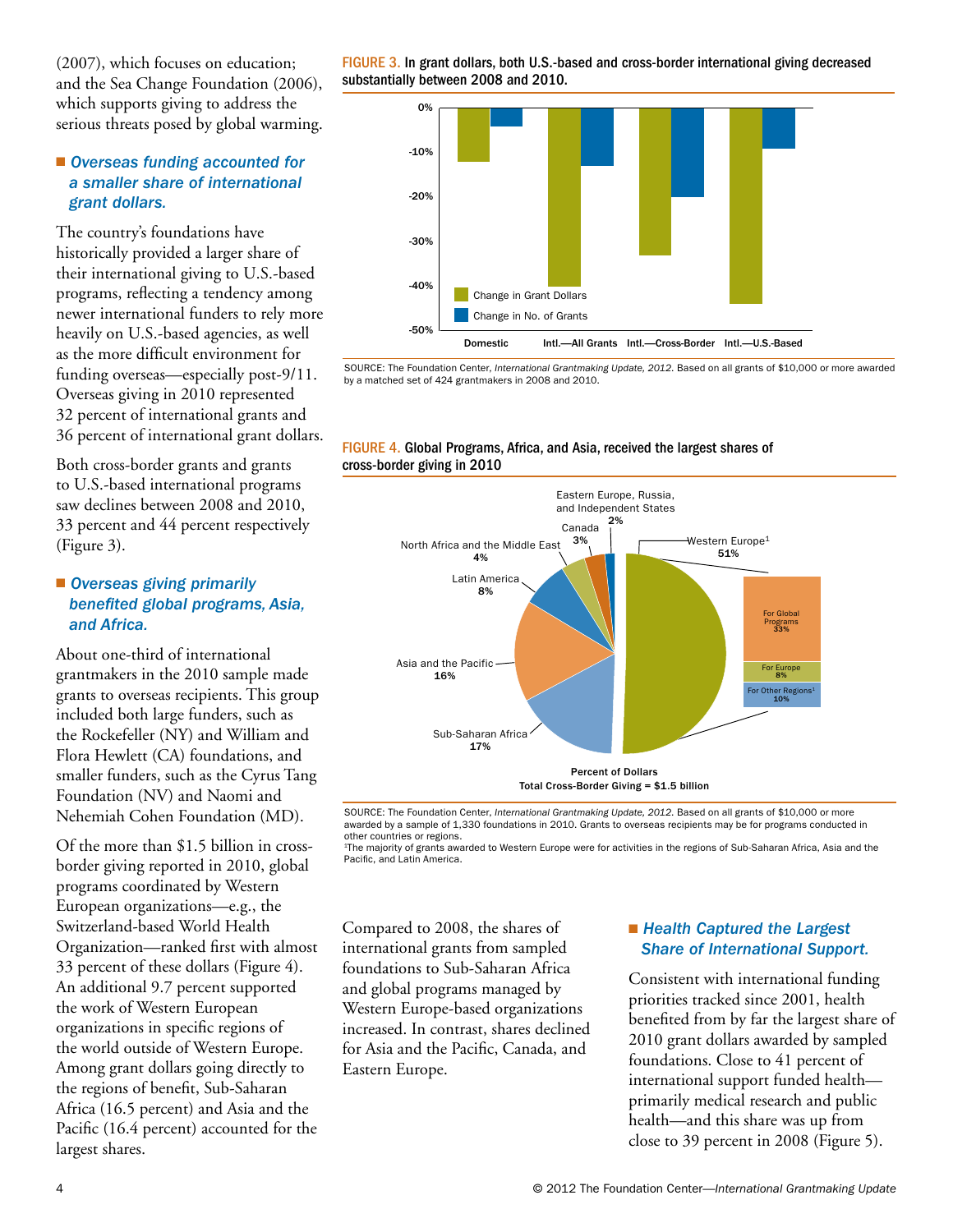The Bill & Melinda Gates Foundation dominated foundation support for health, providing just over threequarters of grant dollars among sampled foundations. The Gates Foundation also accounted for roughly a third of 2010 funding in the second-ranked area of international development and relief.

The environment and animals ranked third among international funding priorities in both 2008 and 2010, although its share of international

grant dollars dropped in the latest year from 16.8 percent to 10.5 percent. International grant dollars for the environment was extraordinarily high in 2008 in part because of an exceptionally large multi-year grant awarded by the William and Flora Hewlett Foundation to the ClimateWorks Foundation.

Unusually large grants can markedly influence overall giving patterns, while shares of number of grants awarded tend to be more consistent. For

example, international development and relief benefited from the largest share of international grants awarded in 2008 (28.9 percent), and this share was close to what it was in 2010 (26.1 percent). Health and the environment combined accounted for another 26.5 percent of grants in the latest year. All of the remaining fields received less than 10 percent of the number of international grants reported in 2010.



FIGURE 5. Health far surpassed all fields by share of international giving in 2010

SOURCE: The Foundation Center, *International Grantmaking Update, 2012*. Based on all grants of \$10,000 or more awarded by a sample of 1,330 foundations in 2010.<br><sup>1</sup>Includes grants for peace and security, foreign policy, p

<sup>3</sup>The Gates Foundation accounted for 2.8 percent of the total number of grants for health.

# International Funding for Indigenous People

Over 10 years ago, the United Nations launched the International Decade of the World's Indigenous People to celebrate their contributions and address their needs. To what extent are private foundations supporting programs that benefit this population? In a search of its grants database for 2010, the Foundation Center identified 313 international grants totaling \$41 million that targeted indigenous people. The largest share of this funding targeted the environment and animals (38.2 percent), followed by public affairs/society benefit (19.9 percent), international affairs, development, peace, and human rights (15.2 percent), education (7.5 percent), human services (5.9 percent), health (4.2 percent), arts and culture (3.8 percent), social sciences (3.8 percent), and science and technology (1.5 percent).

The Ford Foundation accounted for just over half (51.2 percent) of giving benefiting indigenous people in 2010. Ford's grants funded a range of activities, including support for training and technical assistance to help local civil society organizations in the Brazilian Amazon better use legal instruments in defense of identity and land rights. Other grantmakers that provided at least \$1 million in grants benefiting indigenous peoples in the latest grants set included the Christensen Fund, Gordon and Betty Moore, John D. and Catherine T. MacArthur, ExxonMobil, and Charles Stewart Mott foundations.